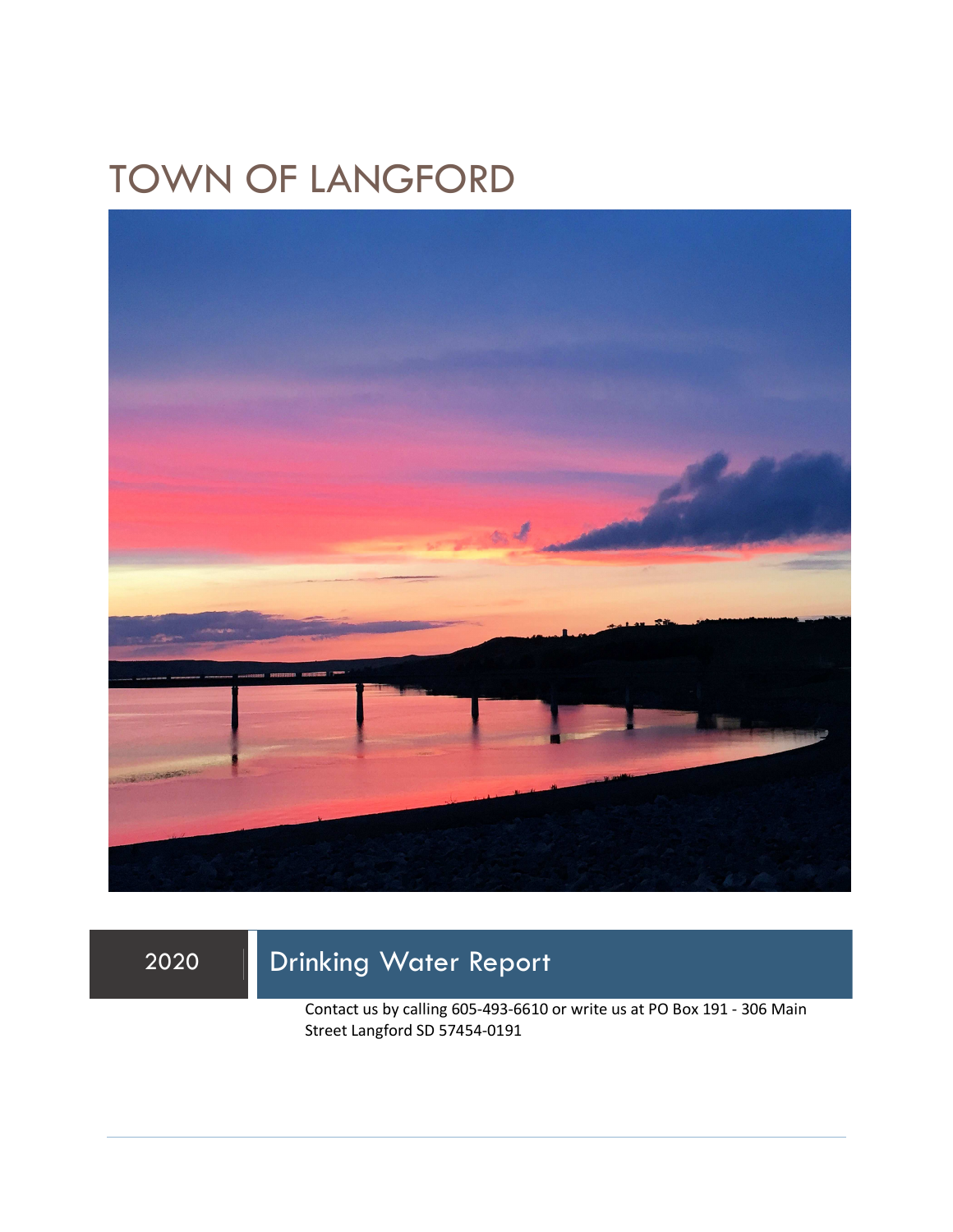# Town of Langford

**D R I N K I N G W AT E R R E P O R T**  WATER QUALITY



**The Town of Langford has supplied sixteen consecutive years of safe drinking water to the public it serves and has been awarded the Secretary's Award for Drinking Water Excellence by the South Dakota Department of Environment and Natural Resources. This report is a snapshot of the quality of the water that we provided last year. Included are details about where your water comes from, what it contains, and how it compares to Environmental Protection Agency (EPA) and state standards. We are committed to providing you with information because informed customers are our best allies.** 

### **Water Source**

We serve more than 313 customers an average of 25,000 gallons of water per day. Our water is groundwater that we purchase from another water system. The state has performed an assessment of our source water and they have determined that the relative susceptibility rating for the Langford public water supply system is low.

**For more information about your water and information on opportunities to participate in public meetings, call and ask for Savannah Person.** 

#### **Additional Information**

The sources of drinking water (both tap water and bottled water) include rivers, lakes, streams, ponds, reservoirs, springs, and wells. As water travels over the surface of the land or through the ground, it dissolves naturally-occurring minerals, and can pick up substances resulting from the presence of animals or from human activity.

Contaminants that may be present in source water include:

- *Microbial contaminants*, such as viruses and bacteria, which may come from sewage treatment plants, septic systems, agricultural livestock operations, and wildlife.
- *Inorganic contaminants*, such as salts and metals, which can be naturally-occurring or result from urban stormwater runoff, industrial or domestic wastewater discharges, oil and gas production, mining, or farming.
- *Pesticides and herbicides,* which may come from a variety of sources such as agriculture, urban stormwater runoff, and residential uses.
- *Organic chemical contaminants*, including synthetic and volatile organic chemicals, which are byproducts of industrial processes and petroleum production, and can also come from gas stations, urban stormwater runoff, and septic systems.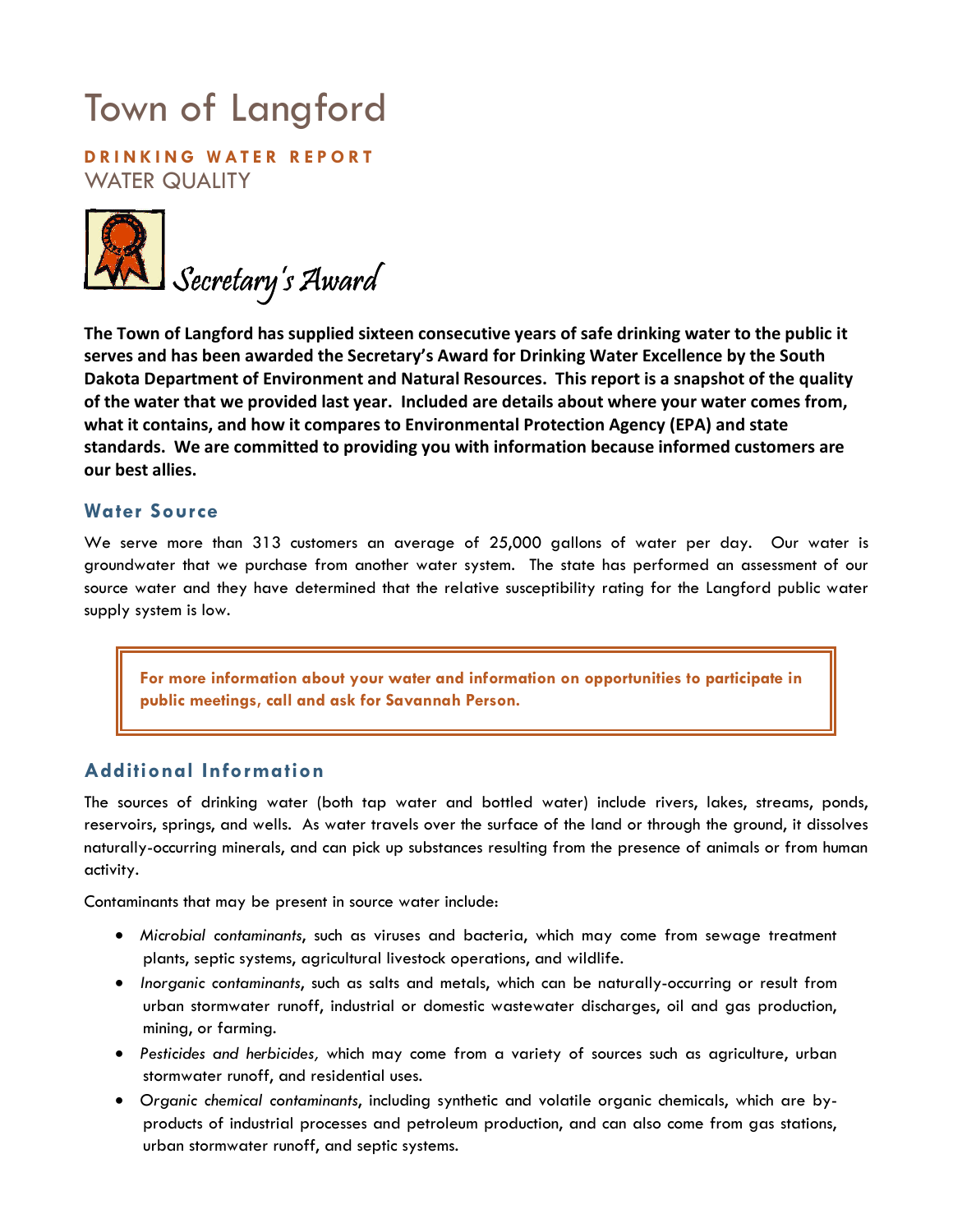• *Radioactive contaminants*, which can be naturally-occurring or be the result of oil and gas production and mining activities.

In order to ensure that tap water is safe to drink, EPA prescribes regulations which limit the amount of certain contaminants in water provided by public water systems. FDA regulations establish limits for contaminants in bottled water which must provide the same protection for public health.

Drinking water, including bottled water, may reasonably be expected to contain at least small amounts of some contaminants. The presence of contaminants does not necessarily indicate that water poses a health risk. More information about contaminants and potential health effects can be obtained by calling the Environmental Protection Agency's Safe Drinking Water Hotline (800-426-4791).

Some people may be more vulnerable to contaminants in drinking water than the general population. Immunocompromised persons such as persons with cancer undergoing chemotherapy, persons who have undergone organ transplants, people with HIV/AIDS or other immune system disorders, some elderly, and infants can be particularly at risk from infections. These people should seek advice about drinking water from their health care providers. EPA/CDC guidelines on appropriate means to lessen the risk of infection by *Cryptosporidium* and other microbial contaminants can be obtained by calling the Environment Protection Agency's Safe Drinking Water Hotline (800-426-4791).

If present, elevated levels of lead can cause serious health problems, especially for pregnant women and young children. Lead in drinking water is primarily from materials and components associated with service lines and home plumbing. The Town of Langford public water supply system is responsible for providing high quality drinking water, but cannot control the variety of materials used in plumbing components. When your water has been sitting for several hours, you can minimize the potential for lead exposure by flushing your tap for 30 seconds to 2 minutes before using water for drinking or cooking. If you are concerned about lead in your water, you may wish to have your water tested. Information on lead in drinking water, testing methods, and steps you can take to minimize exposure is available from the Safe Drinking Water Hotline or at *http://www.epa.gov/safewater/lead*.

#### **Detected Contaminants**

The attached table lists all the drinking water contaminants that we detected during the 2020 calendar year. The presence of these contaminants in the water does not necessarily indicate that the water poses a health risk. Unless otherwise noted, the data presented in this table is from testing done January 1 – December 31, 2020 The state requires us to monitor for certain contaminants less than once per year because the concentrations of these contaminants are not expected to vary significantly from year to year. Some of the data, though representative of the water quality, is more than one year old.